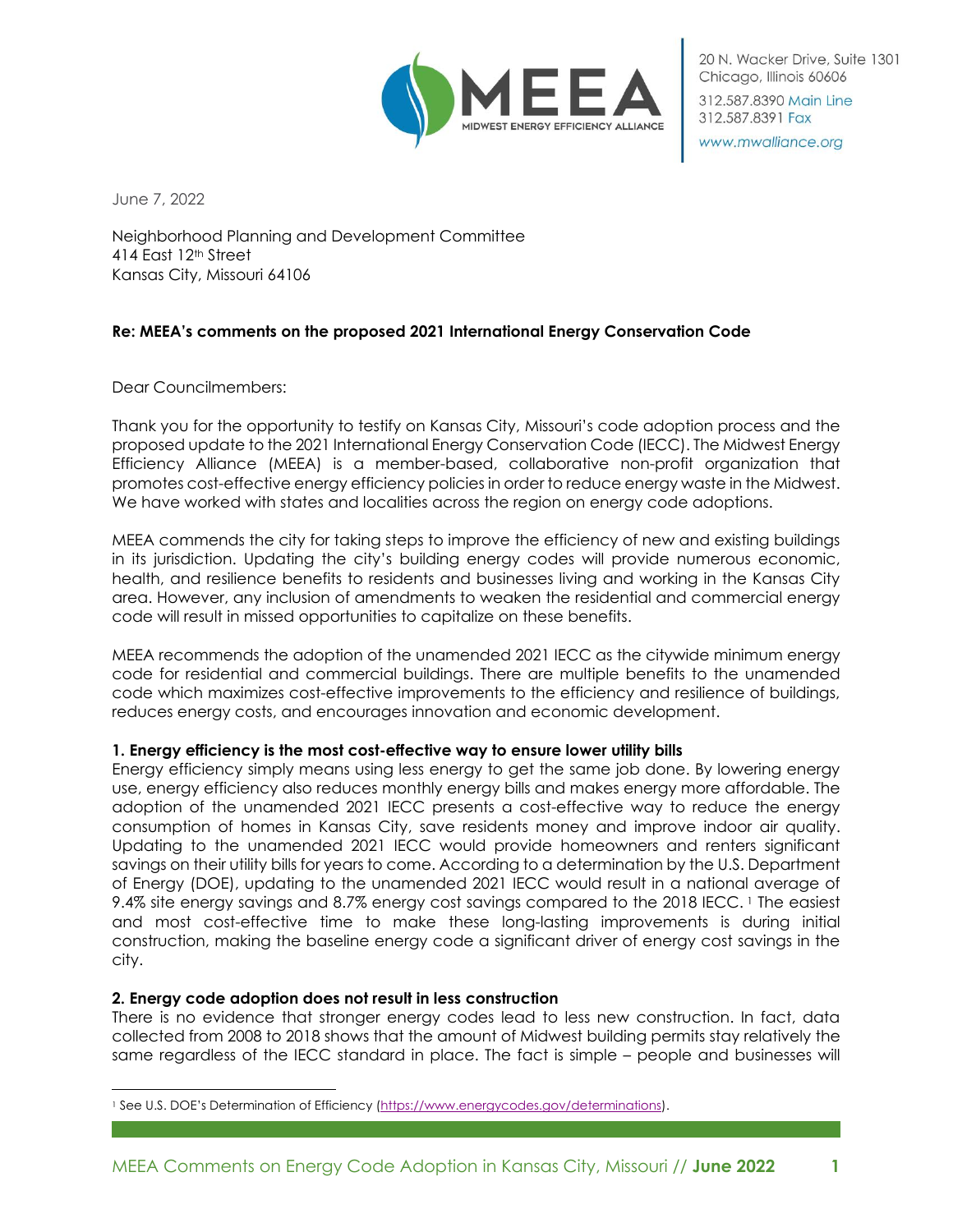

continue to build where they want to live and not based on the adopted energy code; so, municipalities may as well require buildings in their jurisdiction to be built as efficiently and costeffectively as possible.

# **3. Stronger codes provide opportunity for designers and builders to learn and utilize new construction techniques and technologies**

Newer building energy codes leverage the latest building science and technology while providing various building professionals with valuable learning opportunities. This technical assistance may include analysis of energy savings and cost impacts associated with code adoption, comparative analysis of future code options, customized educational materials, web-based or in-person training programs, or compliance resources and software tools (like COMcheck and REScheck).

If Kansas City adopts the unamended 2021 IECC, there are more available resources to educate local designers, builders, building operators, and code officials (among others) about how to properly comply. MEEA itself offers training sessions and webinars to building professionals, municipalities, states, utility companies, and others. Once these entities learn how to properly use the newest building techniques and technologies, they start to realize significant cost savings as well. MEEA's energy code trainings have improved compliance in Kentucky, Missouri, and Nebraska. The Metropolitan Energy Center in Kansas City also provides energy code trainings.

Overall, updated energy codes provide localities with a great opportunity to build up their workforce. The building industry is constantly evolving, and industry professionals understandably want to remain ahead of the curve. Their businesses grow if they offer something their competitors do not. Updated energy codes provides that advantage.

By adopting and implementing the full 2021 IECC, Kansas City will see increased economic development and technical innovation within the construction industry. However, if the city fails to update its energy code, the result will be an undertrained workforce that falls behind neighboring jurisdictions and an out-of-date building stock that wastes energy and money.

## **4. Building energy codes effect the life of a building – not just its initial construction**

Another key point for the Committee to consider is that the life of a building does not end as soon as it has been constructed. A builder touches a home one time – families live in the home for decades, and those families deserve a safe, efficient, cost-effective building in which to live. The city must give as much consideration to building *owners* and *occupants* as it gives to *builders*. After all, owners and occupants are the ones who suffer the consequences of inefficient homes through higher energy bills, increased maintenance costs and poorer indoor air quality. However, if buildings are constructed as efficiently as possible, owners and occupants will see the direct benefits for years to come.

## **5. Habitat for Humanity, a nonprofit organization, builds energy-efficient/net-zero homes**

Habitat for Humanity (Habitat) has been building highly energy-efficient homes for years, above and beyond locally adopted codes. These homes, built for low- and moderate-income families, are durable, healthy, sustainable and, most importantly, affordable. Since 1995, Habitat has been building Energy Star homes, and the organization continues to build more LEED certified homes across the United States.

Missouri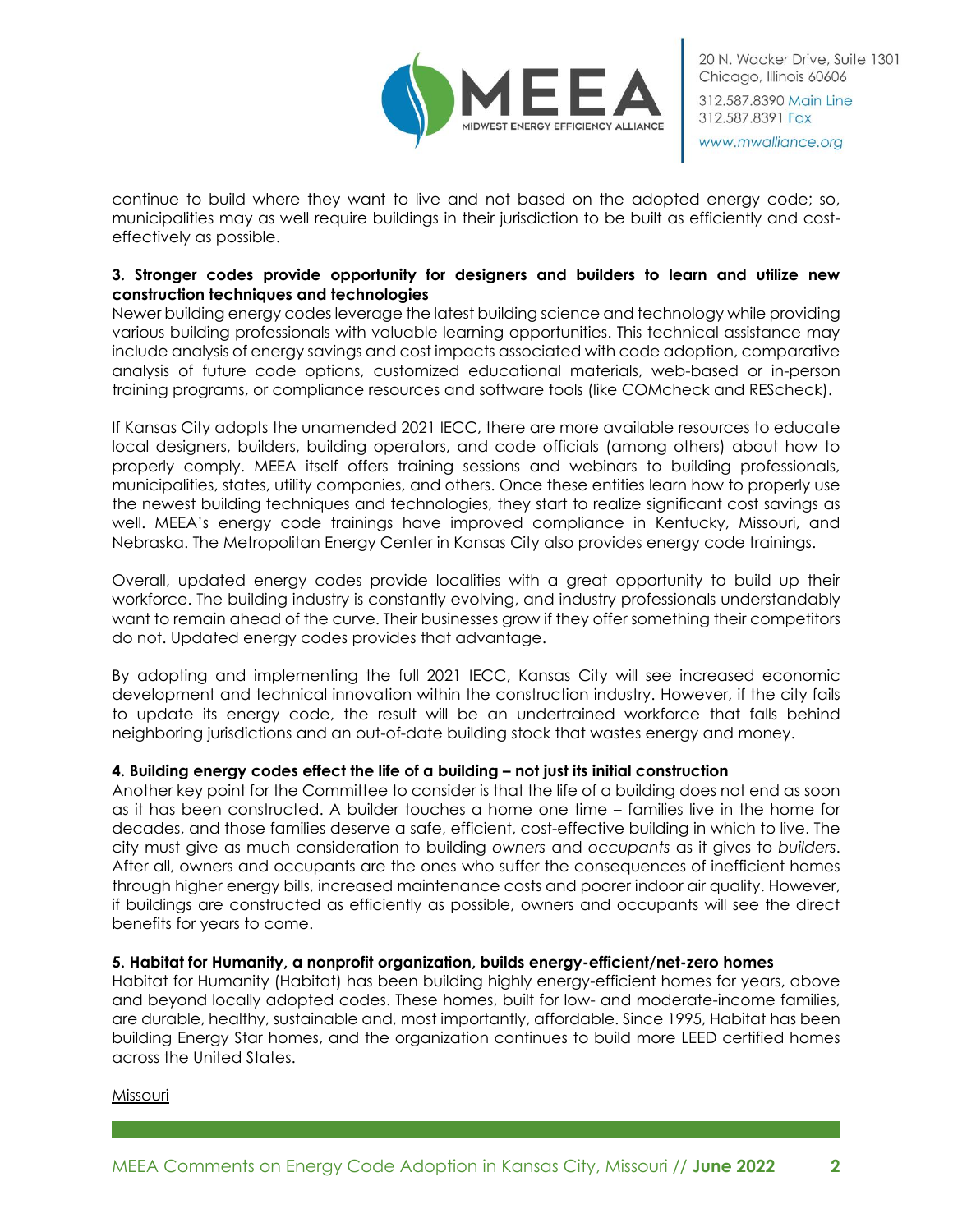

In 2013, Columbia, Missouri partnered with Habitat to build the city's first net-zero house. Habitat was awarded seed money and built the two-story home incorporating solar panels, triple-paned windows, LED lighting, a split heating system, an energy recovery ventilator, and "insulation on steroids." The result is a home so energy efficient that it creates more energy than it uses, based on a family of four.<sup>2</sup>

## Minnesota

Habitat volunteers in Minneapolis also built their first net-zero energy home in 2013, and they have since remained an energy-efficiency powerhouse in the area. The first home incorporates both energy efficiency and production, with solar panels on the roof for heating, cooling, and hot water. It is insulated at least three times as much as a regular house, sealed extremely well to keep out drafts, and the windows are positioned strategically to bring in the most natural heat from the sun. The home also has an energy recovery ventilator. The Habitat house was part of Minneapolis' Green Homes North project, which included a goal to build 100 energy-efficient, eco-friendly homes within five years. By early 2014, Habitat had already built six homes in the area to LEED Silver standards.<sup>3</sup>

# **Michigan**

Homes recently built by Habitat in Michigan rate a 46 on a 0-to-100 scale known as the Home Energy Rating System, where the lower the number, the more efficient the home. A 2020 survey of more than 4,000 new homes in Michigan built by private contractors found an average HERS rating of 57.<sup>4</sup> Additionally, ten Habitat homes built in Traverse City back in 2014 were rated as net zero structures through a combination of energy-efficient construction and dozens of solar panels mounted on the roof. These homes produce about as much energy as they use, and families in these homes have reported monthly utility bills of about ten dollars, including heat. 5

# **6. Adopting the full, unamended 2021 IECC will bring Kansas City closer to its savings and climate goals**

To conclude, it is important for the Committee to recognize the importance of staying up to date on the energy codes published by the International Codes Council (ICC). The ICC updates the code every three years, so the 2024 version is set to be released next Fall. This cycle is purposeful as it provides municipalities with consistent, incremental steps to adopt and implement with ease – each new code standard is a steppingstone towards the next.

Building energy codes become more efficient and cost-effective with each new version that is developed. Indeed, the DOE is required by law (the Energy Conservation and Production Act, as amended) to issue a determination as to whether the latest version of the IECC will improve energy efficiency compared to the previous edition of the corresponding standard or code. As mentioned above, the DOE found that the 2021 IECC improved efficiency by 9.4% and reduced

[\(https://www.minnpost.com/community-voices/2017/03/high-performance-buildings-are-big-opportunity-minnesota/\)](https://www.minnpost.com/community-voices/2017/03/high-performance-buildings-are-big-opportunity-minnesota/) <sup>4</sup> 2020 HERS Activity by State [\(https://drive.google.com/file/d/1Zw2mGGhmdqx1ReKZ5V5itxfzX4XmuWE0/view\)](https://drive.google.com/file/d/1Zw2mGGhmdqx1ReKZ5V5itxfzX4XmuWE0/view)

<sup>5</sup> Habitat for Humanity, Grand Traverse Region

<sup>2</sup> "Columbia's first net-zero house generates energy and interest"

[<sup>\(</sup>https://www.columbiamissourian.com/news/local/columbias-first-net-zero-house-generates-energy-and](https://www.columbiamissourian.com/news/local/columbias-first-net-zero-house-generates-energy-and-interest/article_63401ca3-76bc-5d99-afd6-b21198fbc591.html)[interest/article\\_63401ca3-76bc-5d99-afd6-b21198fbc591.html\)](https://www.columbiamissourian.com/news/local/columbias-first-net-zero-house-generates-energy-and-interest/article_63401ca3-76bc-5d99-afd6-b21198fbc591.html)

<sup>3</sup> "Super energy-efficient house a first for Twin Cities Habitat" ([https://www.mprnews.org/story/2014/02/21/super-energy](https://www.mprnews.org/story/2014/02/21/super-energy-efficient-house-a-first-for-twin-cities-habitat)[efficient-house-a-first-for-twin-cities-habitat](https://www.mprnews.org/story/2014/02/21/super-energy-efficient-house-a-first-for-twin-cities-habitat)); "High-performance buildings are a big opportunity for Minnesota"

[<sup>\(</sup>https://www1.eere.energy.gov/buildings/residential/pdfs/doe\\_ch\\_case\\_studies/2016hiawinner\\_habitatgtr\\_013017.pdf\)](https://www1.eere.energy.gov/buildings/residential/pdfs/doe_ch_case_studies/2016hiawinner_habitatgtr_013017.pdf)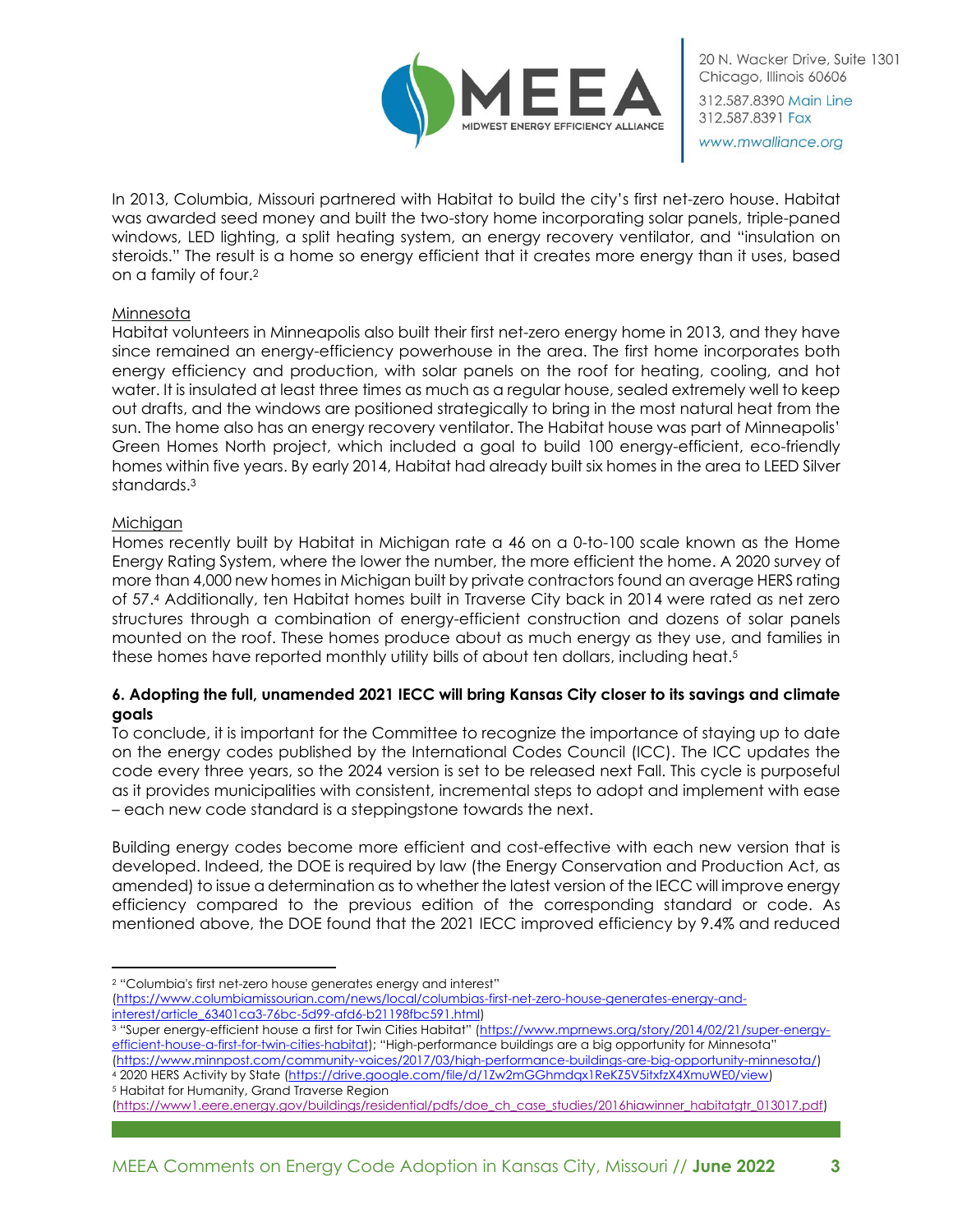

20 N. Wacker Drive, Suite 1301 Chicago, Illinois 60606 312,587,8390 Main Line

312.587.8391 Fax www.mwalliance.org

greenhouse gases (GHG) by 8.7% over the 2018 IECC. <sup>6</sup> These improvements save homeowners an average of \$2,320 over the life of a typical mortgage.<sup>7</sup>



Model Energy Codes Efficiency Updates. Source: ACEEE, Data from Pacific Northwest National Laboratory & U.S. DOE Building Codes Program

All that being said, it is crucial for Kansas City to update to the 2021 IECC if it wants to get the most "bang for its buck." Amending the code down only diminishes all the economic and health benefits previously described, ultimately making the code weaker and less effective. Moreover, if the city hopes to eventually adopt and implement the 2024 IECC, it would be beneficial to start moving towards that goal now, rather than try to make a big, burdensome leap later.

Lastly, the updated Kansas City Climate Protection and Resiliency Plan lays out strategies to achieve "a carbon-neutral…Kansas City by 2040." <sup>8</sup> Interim targets include reducing GHG emissions from city municipal operations 70% by 2025 (with the goal of being climate neutral by 2030) and reducing citywide GHG emissions 30% by 2025 and 50% by 2030 (with the goal of being climate neutral by 2040). 9

If Kansas City wishes to effectively contribute toward the goals of the Climate Protection and Resiliency Plan, the unamended 2021 IECC would undoubtedly be a step in the right direction.

<sup>6</sup> See U.S. DOE's Determination of Efficiency ([https://www.energycodes.gov/determinations\)](https://www.energycodes.gov/determinations)

<sup>7</sup> See ICC's Reasons for Adopting the 2021 IECC ([https://www.iccsafe.org/products-and-services/iecc-on-a-mission](https://www.iccsafe.org/products-and-services/iecc-on-a-mission-toolkit/)[toolkit/\)](https://www.iccsafe.org/products-and-services/iecc-on-a-mission-toolkit/)

<sup>8</sup> Kansas City, Missouri Climate Protection and Resiliency Plan [\(https://indd.adobe.com/view/04e8f07a-1fdb-4c92-91b8-](https://indd.adobe.com/view/04e8f07a-1fdb-4c92-91b8-8f4ec1a83f4c) [8f4ec1a83f4c\)](https://indd.adobe.com/view/04e8f07a-1fdb-4c92-91b8-8f4ec1a83f4c)

<sup>9</sup> Using 2005 baseline